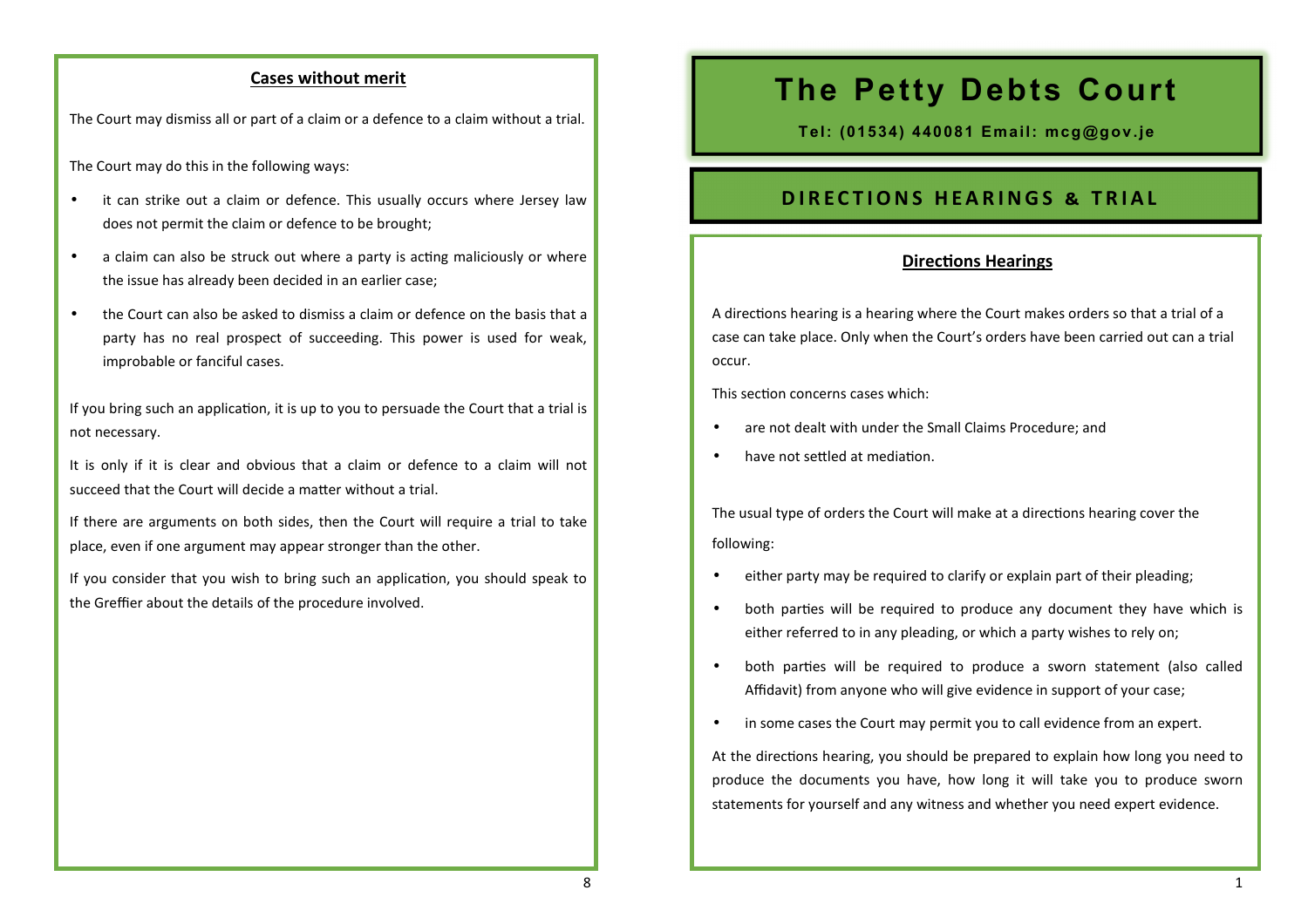Any orders made by the Court will set a date by which you have to comply.

If you do not comply with the orders made by the Court, your case will not be ready to proceed to trial.

If you persistently fail to comply with a Court order, your claim may be dismissed if you are a plainff, or judgment may be given against you if you are a defendant.

#### *What documents do I have to produce?*

Both parties will be required to exchange any documents they have which are either referred to in any pleading, or which a party wishes to rely on.

"Documents" covers any written communication, any email, text or similar message, or any documents electronically stored on a computer. It also covers photographs, plans, sketches or drawings.

If the other party disputes that any document is genuine, they are allowed to see the original document.

If there is a dispute as to whether a document is genuine, the Court will decide. This may be at trial or at a separate directions hearing.

You do not have to produce any document that contains any legal advice you have received relating to the dispute.

#### *Witnesses*

If you wish to call someone to give evidence on your behalf, you must produce a witness statement from them setting out their evidence. That evidence must be directly relevant to the claim or any defence to the claim.

The statement of any witness must set out, in detail and in writing, their recollection of any event they were involved in. Normally it is helpful if the statement is a chronological account of what the witness remembers.

## **The Trial of claims of £5,000 or less**

Once the Court is satisfied that all necessary information has been filed by both parties, the Court will fix a date for a trial of the claim. This will last no more than one day.

At the trial, you should bring with you the original of any document you wish to rely on. This includes any communication or pictures stored on an electronic device.

You should also bring with you any person who is a witness to your claim.

At the hearing, the Judge will decide how the trial is to take place. The Judge will proceed on the basis that is considered to be fair to all parties. The Judge may in particular:

- $\bullet$  ask questions of any or all witnesses before anyone else does;
- require all witnesses to tell their stories before any witness is questioned;
- $\bullet$  limit questioning of a witness to a fixed time, or to a particular topic.

The hearing will generally be in public, unless the Court orders otherwise, and will be recorded.

The Judge will inform the parties of his or her decision either at the end of a hearing or as soon as possible after the hearing. The Judge will give reasons for the decision.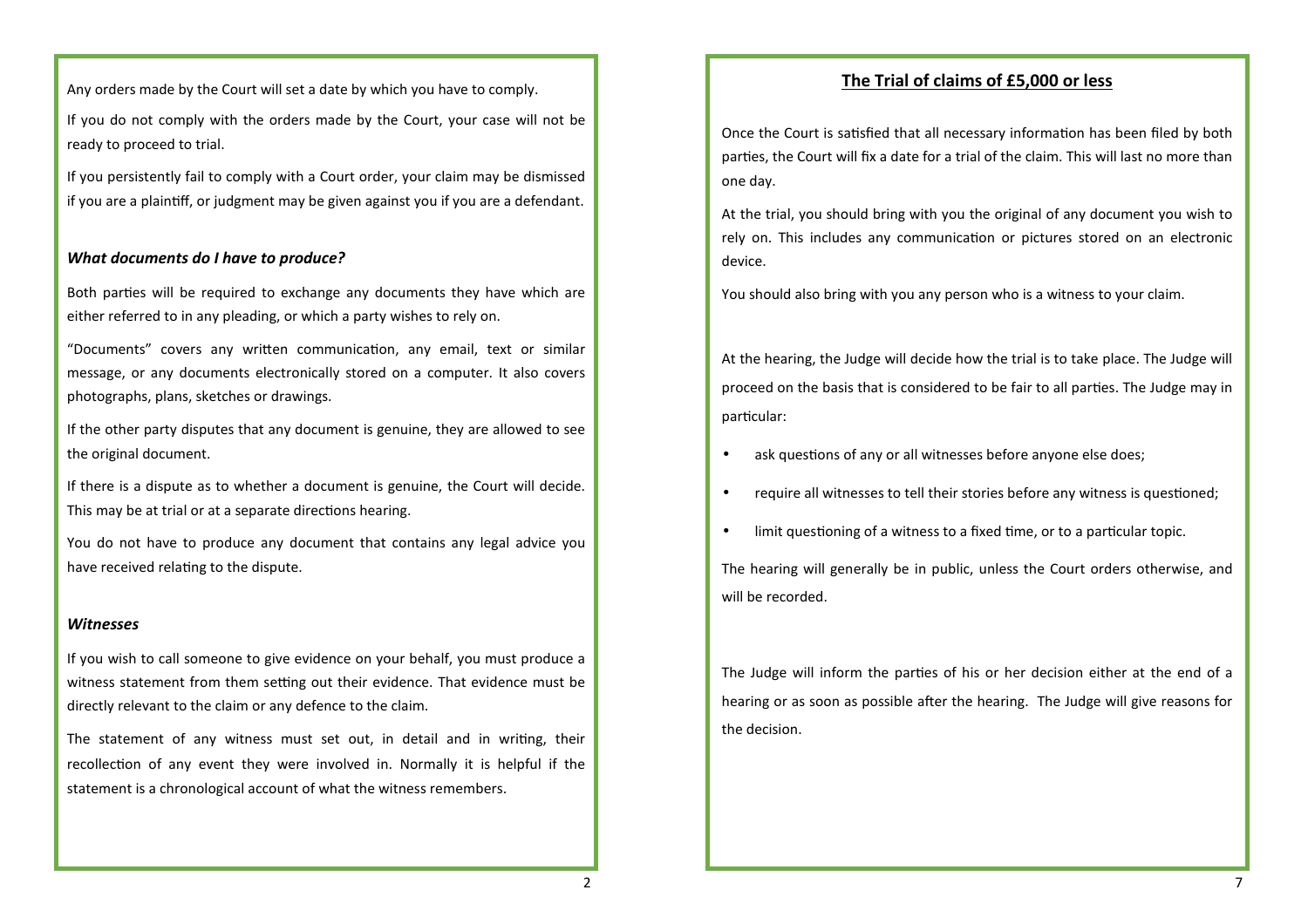- The plaintiff and then his or her witnesses will give their evidence as follows:
	- ∗ they may clarify anything contained in their witness statement;
	- \* the Judge may ask the witness questions to clarify anything contained in their witness statement;
	- \* the other party may then question the witness. This is known as cross-examination.
- Experts will normally be heard after all other witnesses for each party.
- Once the plaintiff and the plaintiff's witnesses have given evidence and have been questioned, the defendant then outlines his or her case, gives their evidence and then calls his or her witnesses in the same way as the plaintiff.
- After both sides have given their evidence, each party will summarise its final position. This is where each party sets out its arguments in support of its case.
- If a party wishes to rely on any cases or laws, also called authorities, to support its argument, it should draw the Court's attention to these.
- After the Court has heard all the evidence and anything any party wishes to say, the Court will give its decision and its reasons.
- The decision may be given that day, or the Judge may decide that he or she wants to think about everything he or she has heard before reaching a decision. This is known as "reserving a decision". If this happens, you will be notified of a time and date when you should attend court to hear the Judge's decision.

If a witness will not agree to come to court voluntarily, you can ask the Court to make an order for them to attend, as long as you can show the Court that the evidence of the witness is relevant.

#### *Experts*

The Court will permit expert evidence where it considers such evidence will help it to decide the case. The evidence of experts is used where the Court does not have sufficient knowledge or experience of a particular subject.

Examples of expert evidence allowed by the Court may relate to a road traffic accident, whether or not the treatment by a doctor met the appropriate standard of care, the nature of the injury you may have suffered, or the value of any property or possession affected by the claim.

If you consider that the Court should permit you to rely on evidence from an expert, you should, at the directions hearing, identify which category of expert you require and why such evidence will help the Court to decide the case.

#### *Fixing a trial date*

Once the parties have complied with all orders necessary for a trial to take place, the Greffier will liaise with the parties to fix a date for trial.

## *Trial fee*

The plaintiff will have to pay a fee to fix a date for the trial (£30).

If the claim is  $£3,000$  or more, the plaintiff will also have to pay a trial fee  $£300$ per day or part of the day). This fee must be paid no later than seven days before the trial date.